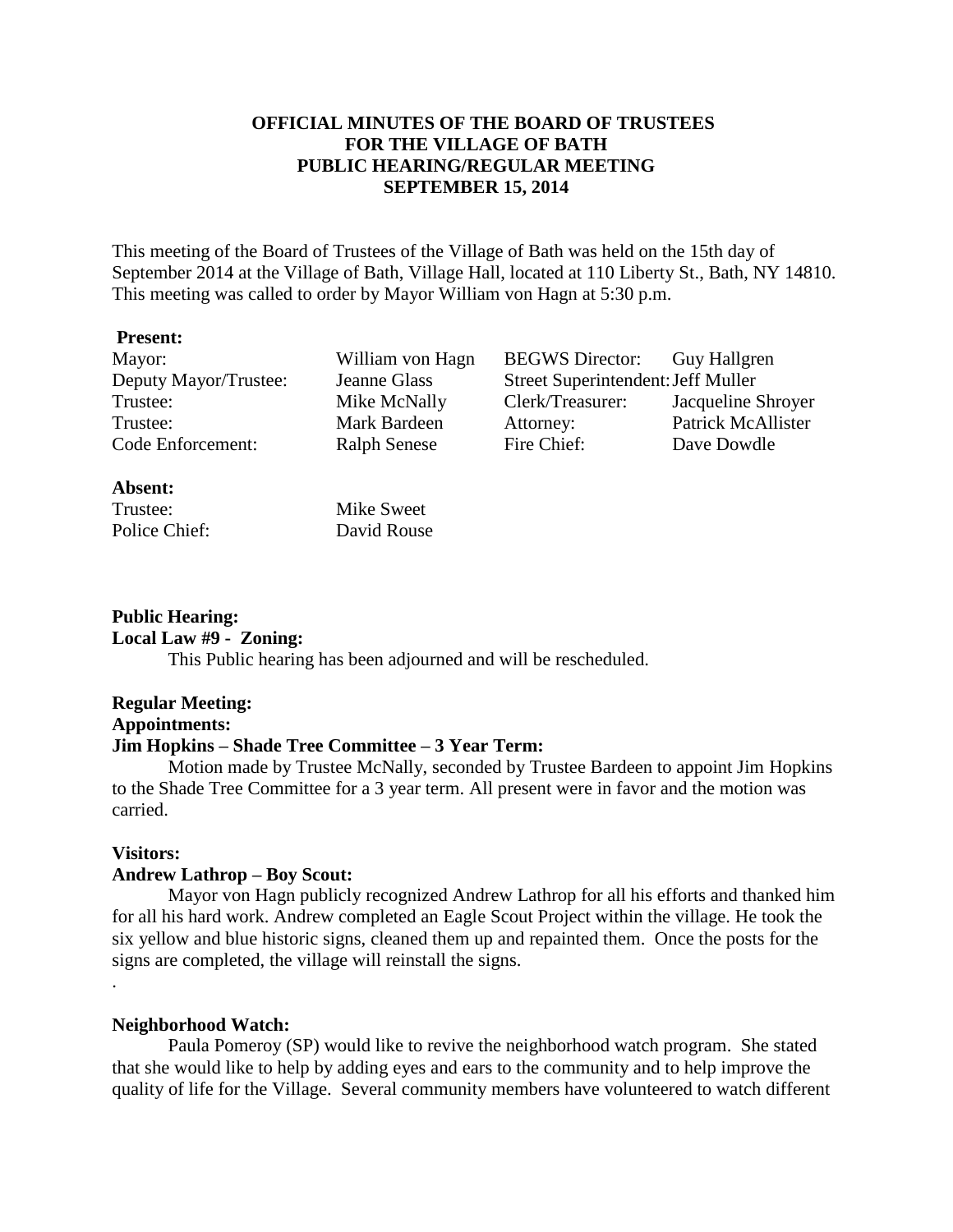sections of the Village. Mayor von Hagn suggested they speak with the Chief of Police for ideas and bring back to the board an action plan they can discuss.

# **Correspondence:**

# **Wineglass Marathon Vendors:**

Motion made by Trustee McNally, seconded by Trustee Glass to allow vendors to get a permit during the Wineglass Marathon without charge. All present were in favor and the motion was carried.

# **Audit of Bills:**

Motion made by Trustee Glass, seconded by Trustee Bardeen to approve the payment of the Village bills in the amount of \$219,905.96. All present were in favor and the motion was carried.

#### **New Business: Resolutions to Close Bank Accounts:**

# **Resolution**

I, Jacqueline Shroyer, Clerk of the Village of Bath, 110 Liberty Street, Bath, NY 14810 do hereby certify that the following resolution was adopted at a meeting of the Village Board held on September 15, 2014, and is incorporated in the original minutes of said meeting, and that said resolution has not been altered, amended or revoked and is in full force and effect.

Upon the motion of Trustee Bardeen, seconded by Trustee Glass, and the Mayor and all the Trustees voting as follows:

| Mayor William von Hagn         | Aye | Nay | Absent        |
|--------------------------------|-----|-----|---------------|
| Trustee Jeanne Glass           | Aye | Nay | Absent        |
| <b>Trustee Michael McNally</b> | Aye | Nay | Absent        |
| <b>Trustee Mark Bardeen</b>    | Aye | Nay | Absent        |
| <b>Trustee Michael Sweet</b>   | Aye | Nay | <b>Absent</b> |

RESOLVED, that the Current Account Number 608903795 (Named DARE Program) of the Village of Bath maintained with Five Star Bank be closed and the said bank be and is hereby instructed to refund the balance amount, if any lying in the said account through a transfer to Account Number 160205301 (Village of Bath, Bath Police Special Projects Fund).

RESOLVED FURTHER, that Mrs. Jacqueline Shroyer, Clerk/Treasurer of the Village of Bath be and is hereby authorized to sign and execute all such documents for closing the said account.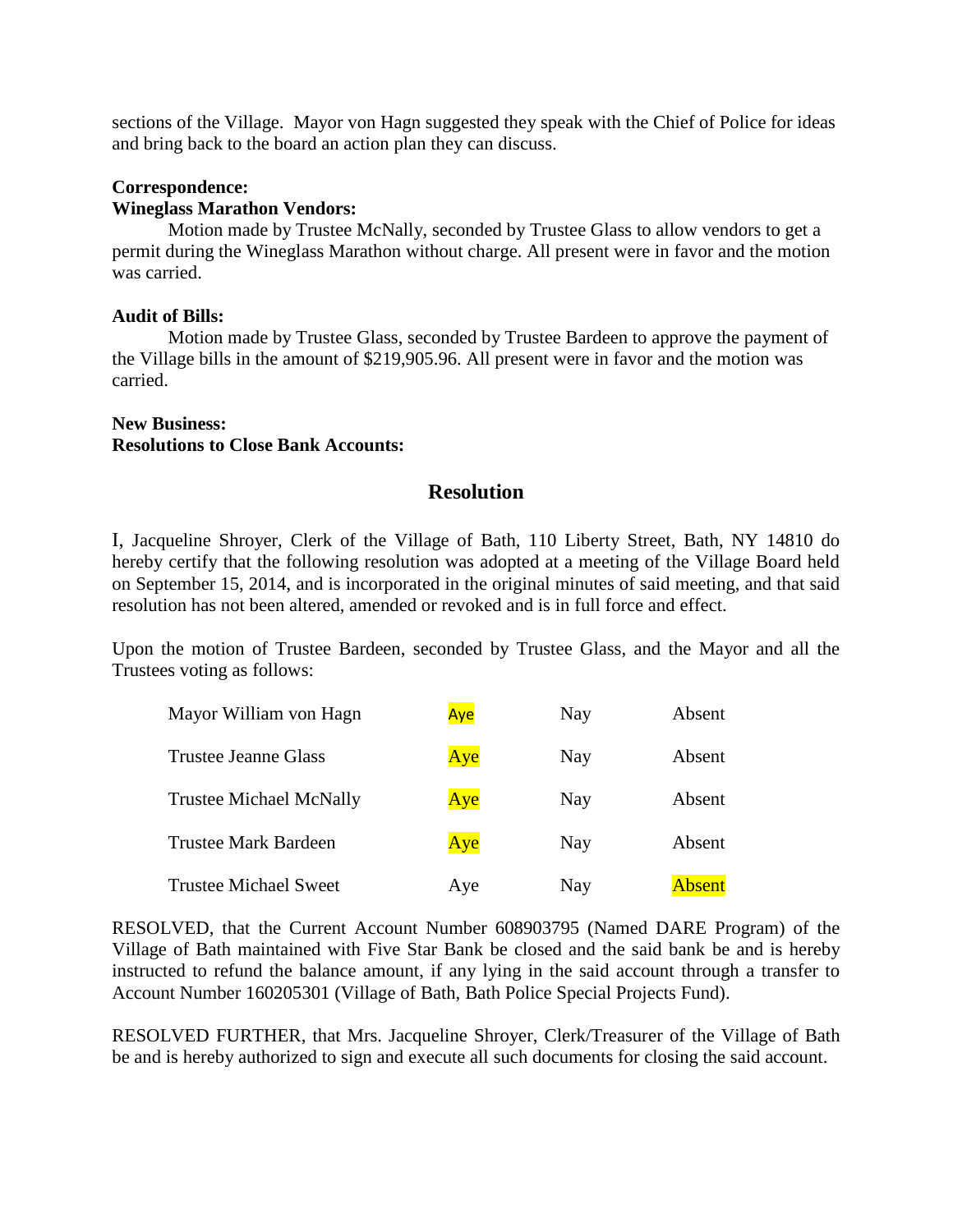RESOLVED FURTHER, that a Certified True Copy of this resolution be forwarded to the bank under the signature of Mrs. Jacqueline Shroyer, Village of Bath Clerk.

Signature of Clerk Municipal Seal

\_\_\_\_\_\_\_\_\_\_\_\_\_\_\_\_\_\_\_\_\_\_\_\_\_

# **Resolution**

I, Jacqueline Shroyer, Clerk of the Village of Bath, 110 Liberty Street, Bath, NY 14810 do hereby certify that the following resolution was adopted at a meeting of the Village Board held on September 15, 2014, and is incorporated in the original minutes of said meeting, and that said resolution has not been altered, amended or revoked and is in full force and effect.

Upon the motion of Trustee Glass, seconded by Trustee McNally, and the Mayor and all the Trustees voting as follows:

| Mayor William von Hagn         | Aye | Nay | Absent        |
|--------------------------------|-----|-----|---------------|
| Trustee Jeanne Glass           | Aye | Nay | <b>Absent</b> |
| <b>Trustee Michael McNally</b> | Aye | Nay | Absent        |
| <b>Trustee Mark Bardeen</b>    | Aye | Nay | Absent        |
| <b>Trustee Michael Sweet</b>   | Aye | Nay | <b>Absent</b> |

RESOLVED, that the Current Account Number 1751551619 (Named Restoration Grant) of the Village of Bath maintained with Five Star Bank be closed and the said bank be and is hereby instructed to refund the balance amount, if any lying in the said account through a transfer to Account Number 608010588 (Village of Bath, General Fund).

RESOLVED FURTHER, that Mrs. Jacqueline Shroyer, Clerk/Treasurer of the Village of Bath be and is hereby authorized to sign and execute all such documents for closing the said account.

RESOLVED FURTHER, that a Certified True Copy of this resolution be forwarded to the bank under the signature of Mrs. Jacqueline Shroyer, Village of Bath Clerk.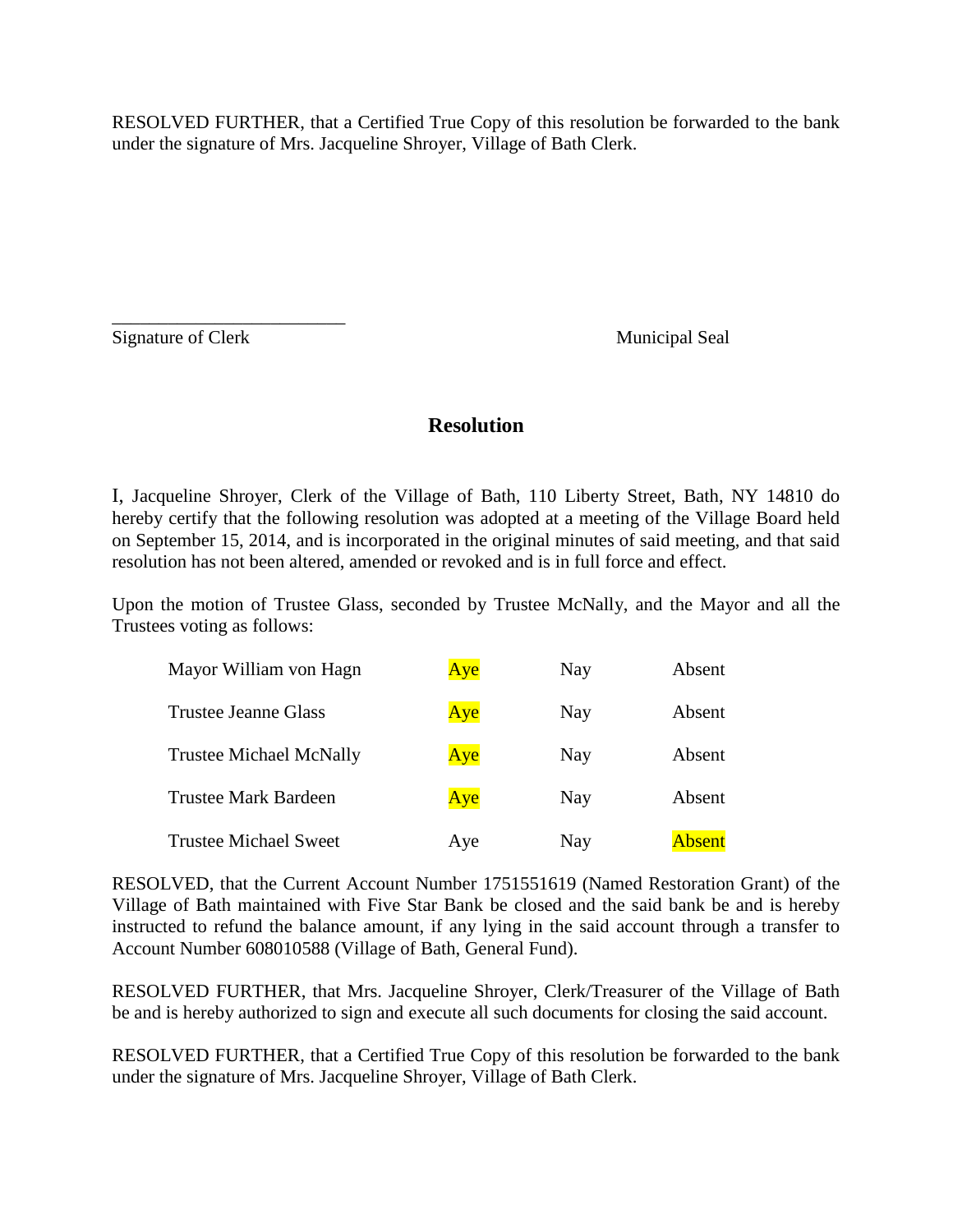Signature of Clerk Municipal Seal

\_\_\_\_\_\_\_\_\_\_\_\_\_\_\_\_\_\_\_\_\_\_\_\_\_

# **Halloween October 31st from 6-8 p.m.**

Motion made by Trustee Glass, seconded by Trustee Bardeen to accept the time for trick or treating to be October  $31<sup>st</sup>$  from 6 to 8 PM. All present were in favor and the motion was carried.

# **Set up Public Hearing Date – Amending Zoning Law for Adult Use:**

Motion made by Trustee Bardeen, seconded by Trustee Glass to set up the public hearing to amend the zoning law for Adult Use on October 22, 2014 at 5:30 p.m. All present were in favor and the motion was carried.

# **Anti-Bullying Proclamation:**

Motion made by Trustee McNally, seconded by Trustee Glass to approve Mayor William von Hagn to sign the anti – bullying proclamation. All present were in favor and the motion was carried.

### **ARC Bond Resolution:**

### **RESOLUTION**

At a duly noticed meeting of the Village Board of the Village of Bath held at the Village Hall, 110 Liberty Street, Bath, New York on the  $15^{th}$  day of September , 2014 at 5:30 P.M. whereat the following Board members were present:

| William von Hagn | Mayor   |
|------------------|---------|
| Jeanne Glass     | Trustee |
| Mark Bardeen     | Trustee |
| Michael McNally  | Trustee |

**WHEREAS**, the Village of Bath has planned for and implemented an improvement project for the Bath Municipal Parking Lot behind the store fronts on Liberty Street between Liberty Street and Gansevoort Street and between Steuben Street and William Street in said Village; and

**WHEREAS**, said improvement project includes paving, drainage, bus stop improvements, lighting and access improvements; and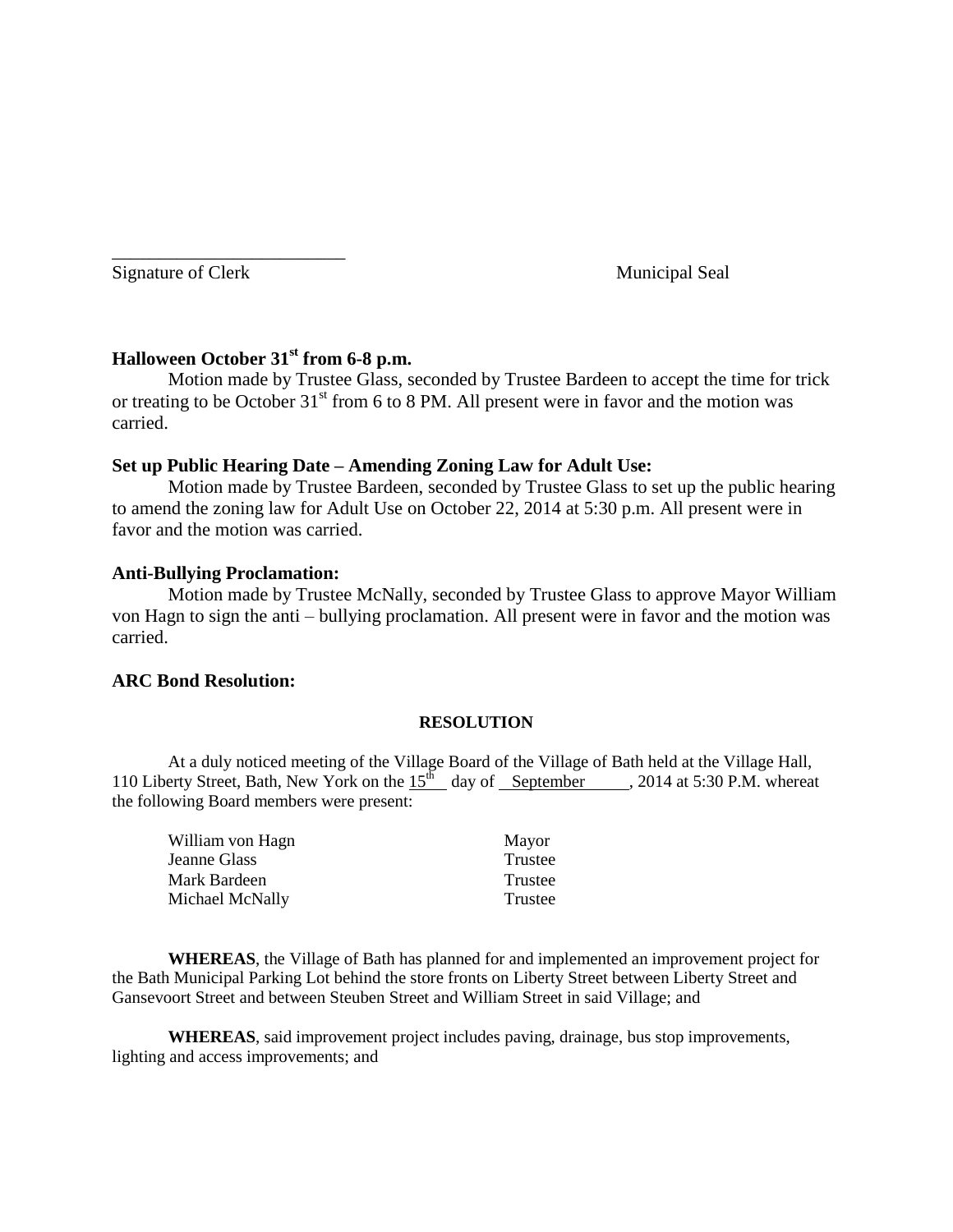**WHEREAS**, the cost of the Municipal Parking Lot Project has been estimated to be \$1,000,043.00; and

**WHEREAS**, the Village of Bath has been approved for a \$150,000.00 grant from the Appalachian Regional Commission (ARC) upon the condition that the Village of Bath pay the up-front costs of said project with the grant monies to be reimbursed to the Village upon completion of the project, and

**WHEREAS**, the Village of Bath is desirous of paying for the total costs of the project up-front in order to receive the grant monies; and

**WHEREAS**, it is necessary for the Village of Bath to borrow up to the sum of Eight Hundred Thousand Dollars (\$800,000.00) for the completion of the project;

**NOW, THEREFORE,** upon motion of Trustee Glass and seconded by Trustee Bardeen, the following resolution was proposed:

**RESOLVED**, that the Village of Bath borrow up to Eight Hundred Thousand Dollars (\$800,000.00) pursuant to a Bond and that the Mayor of the Village of Bath is hereby authorized to sign all necessary documents for the issuance of said bond, the proceeds of which are to be used for the Municipal Parking Lot Improvement Project.

**WHEREUPON, t**he roll call vote on the above resolution was taken and recorded as follows:

| Ave | <b>Nay</b> |
|-----|------------|
|     |            |
|     |            |
|     |            |
|     |            |
|     |            |

**WHEREUPON,** the Resolution was approved.

September  $15, 2014$ 

Jacqueline Shroyer, Bath Village Clerk

#### **Old Business: Cohen Law Group:**

Motion made by Trustee Bardeen, seconded by Trustee McNally to table the agreement for Cohen Law Group until next month. All present were in favor and the motion was carried.